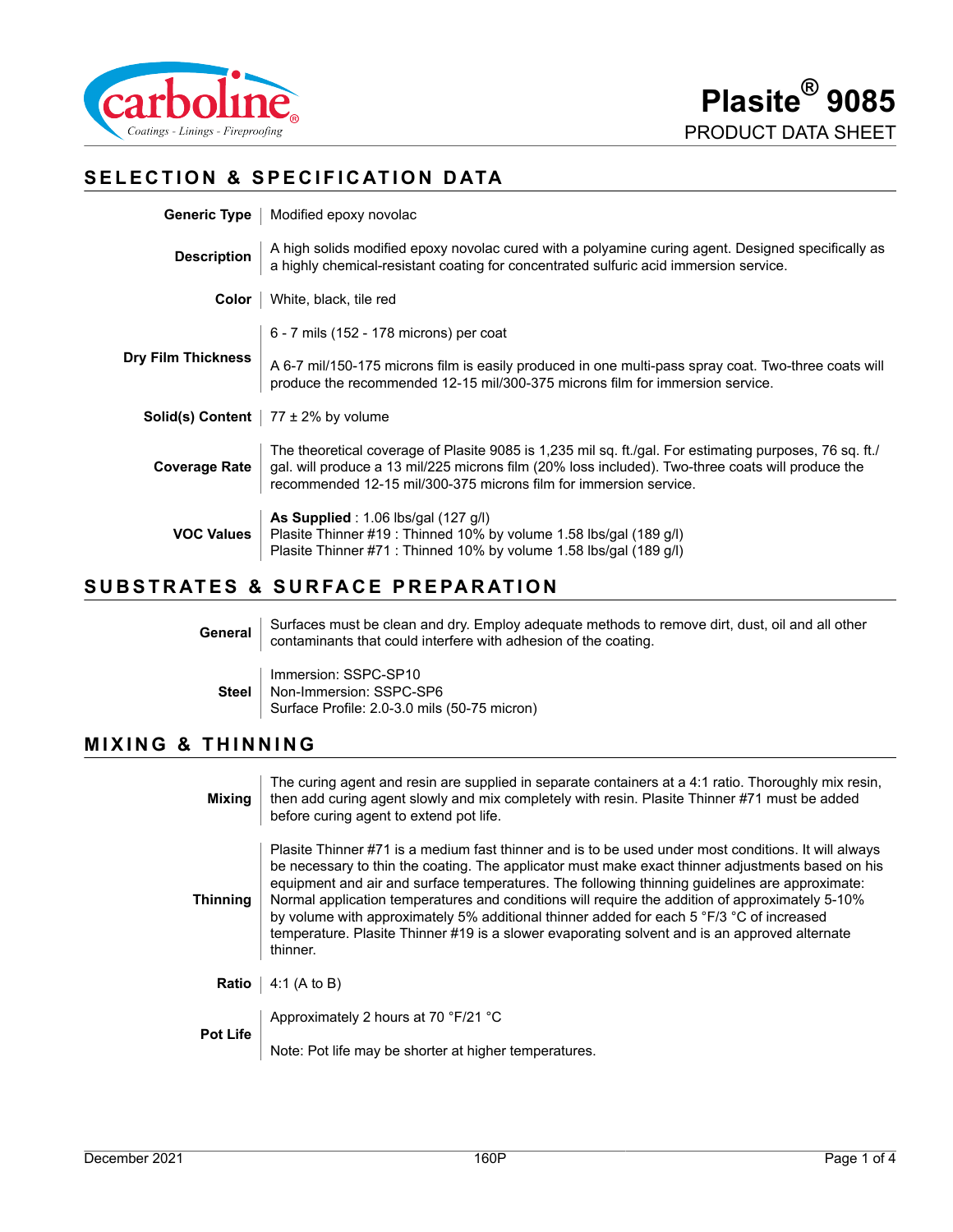

## **APPLICATION EQUIPMENT GUIDELINES**

Listed below are general equipment guidelines for the application of this product. Job site conditions may require modifications to these guidelines to achieve the desired results.

| General                   | All spray equipment should be thoroughly cleaned and the hose, in particular, should be free of old<br>paint film and other contaminants. Use standard production-type spray guns.                                                                                                             |
|---------------------------|------------------------------------------------------------------------------------------------------------------------------------------------------------------------------------------------------------------------------------------------------------------------------------------------|
| <b>Conventional Spray</b> | Air supply shall be uncontaminated. Adjust air pressure to approximately 50 lbs. at the gun and<br>provide 5-10 lbs. of pot pressure. Adjust spray gun first by opening liquid valve and then adjusting<br>air valve to give an 8-12 inches wide spray pattern with best possible atomization. |
| <b>Airless Spray</b>      | When airless spray equipment is used, the recommended liquid pressure is 1500-1800 psi with tip<br>size from 0.017-0.021 inches. Thinning requirements are more than for conventional spray.                                                                                                   |

#### **APPLICATION PROCEDURES**

Apply a "mist" bonding pass. Allow to dry approximately one minute but not long enough to allow film to completely dry. Apply crisscross multi-passes, moving gun at fairly rapid rate, maintaining a wet appearing film. Fast multi-passes may be applied until you have a film thickness of approximately 6-7 mil/150-175 microns (approximately 7-9 wet mil/175-225 microns). Repeat procedure for the second coat to obtain a 12-15 mil/300-375 microns DFT.

**General** Overcoat time will vary both with temperature and ventilation and will require from 10-12 hours at 70 °F/21 °C for enclosed spaces. Less time is required for exteriors. Remove all overspray by dry brushing or scraping if required. Equipment must be thoroughly cleaned immediately after use with Plasite thinner to prevent the setting of the coating.

> Note: Prior to spray application, stripe brush all welds, attachments, and surface irregularities using Plasite 9085 thinned a minimum of 50% by volume with Plasite Thinner #71

#### **APPLICATION CONDITIONS**

| .conditionث  | Aaterial                        | ™*face i                     | <b>\mbient</b>                          | .<br>umiditv |
|--------------|---------------------------------|------------------------------|-----------------------------------------|--------------|
| .<br>Minimum | 1000<br>$50^{\circ}$ F          | 10001<br>⊏∩∘⊏<br>υv          | $1400^\circ$<br>50°F                    | 0%           |
| Maximum      | 10000<br>$90^\circ$ F<br>ັ<br>ັ | (0.00)<br>ں ے .<br>َ ب<br>◡▵ | 1000<br>110° <sup>⊏</sup><br>، 4٠<br>J. | 80%          |

Substrate temperature should be 5 °F/3 °C above the dew point.

#### **CURING SCHEDULE**

| Surface Temp.                    | <b>Cure for Service</b> | <b>Tack Free</b> |
|----------------------------------|-------------------------|------------------|
| $70^{\circ}$ F (21 $^{\circ}$ C) | 7 Davs                  | 12 Hours         |
| $80^{\circ}$ F (27 $^{\circ}$ C) | ' Davs                  | 10 Hours         |
| $90^{\circ}$ F (32 $^{\circ}$ C) | Days                    | 8 Hours          |

This coating should not be applied when air temperature or temperature of surface to be coated is below 50°F/10°C.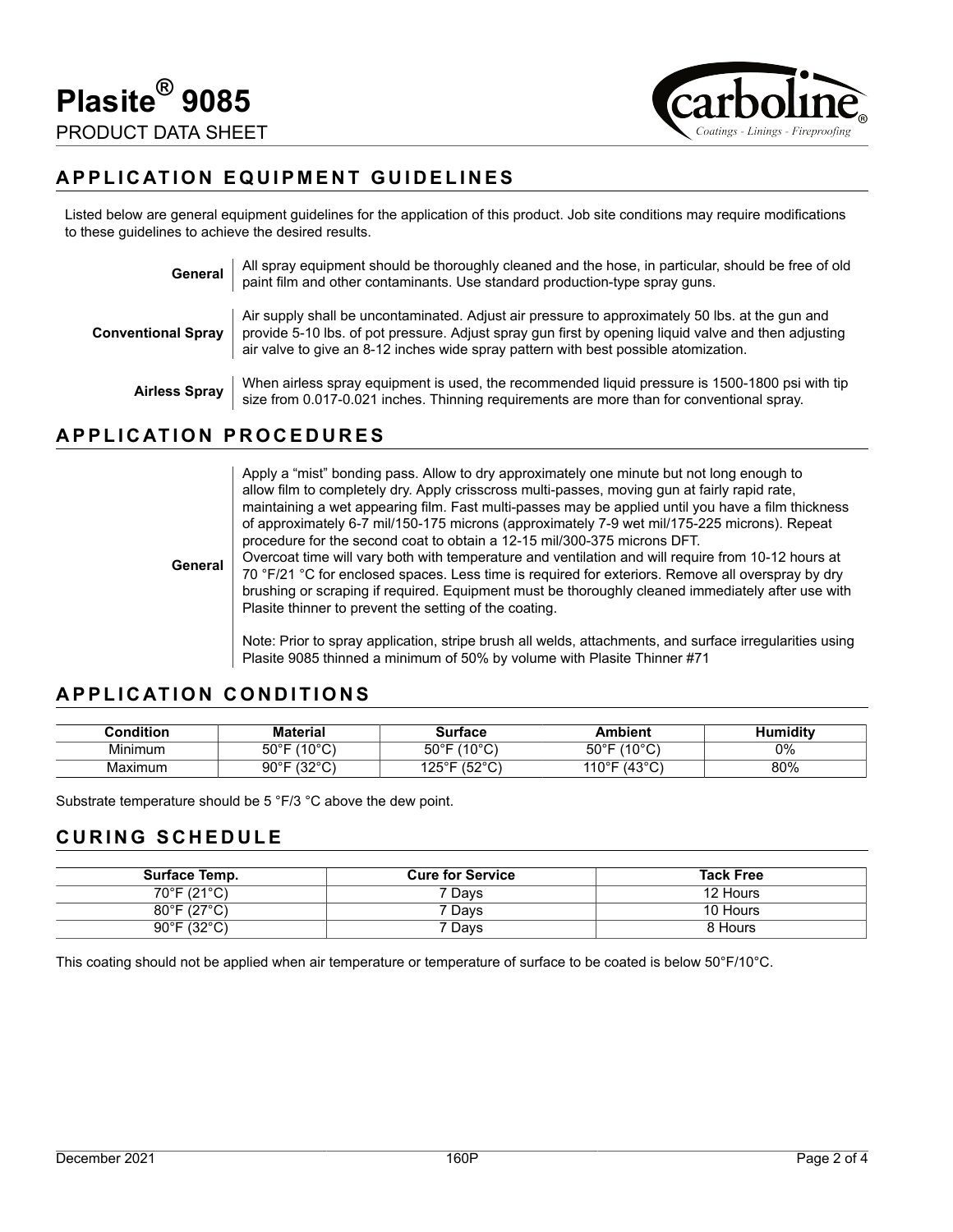

# **CURING SCHEDULE**

| Surface Temp.                                                    | <b>Chemical Exposure</b> |
|------------------------------------------------------------------|--------------------------|
| $\sim$ (66°C)<br>$150^{\circ}$ F                                 | Hours                    |
| $\sqrt{2}$<br>$200^{\circ}$ F<br>ັບລ<br>$\overline{\phantom{0}}$ | Hours                    |

**Note:** Force curing at elevated temperatures does increase resistance to certain exposures; therefore, when exposure is severe, force curing is recommended to obtain maximum resistance. Force curing is recommended for concentrated sulfuric acid service. Listed above are two force curing schedules that may be used for time and work planning. Prior to raising the metal to the force curing temperature, it is necessary to have an air dry time of 2-5 hours at temperatures from 70-100 °F/21-37 °C be allowed. After the air dry period has elapsed, the temperature should be raised by approximately 30 °F/18 °C each 30 minutes until the desired force curing temperatures are reached. Final cure may be checked by exposing coated surface to MIBK for 10 minutes. If no dissolving and only minor softening of film occurs, the curing can be considered complete. The film should reharden after exposure if cured.

### **CLEANUP & SAFETY**

**Cleanup** Use Plasite Thinner #71. In case of spillage, absorb and dispose of in accordance with local applicable regulations.

**Safety** Read and follow all caution statements on this product data sheet and on the SDS for this product. Employ normal workmanlike safety precautions. Keep container closed when not in use.

**Ventilation** When used in enclosed areas, thorough air circulation must be used during and after application until the coating is cured. The ventilation system should be capable of preventing the solvent vapor concentration from reaching the lower explosion limit for the solvents used. User should test and monitor exposure levels to insure all personnel are below guidelines. If not sure or if not able to monitor levels, use MSHA/NIOSH approved respirator.

## **PACKAGING, HANDLING & STORAGE**

|                                          | <b>Packaging</b>   1 gallon and 5 gallon units                                             |
|------------------------------------------|--------------------------------------------------------------------------------------------|
| <b>Shelf Life</b>                        | Part A: 12 months at 70 $\degree$ F (21 $\degree$ C)<br>Part B: 12 months at 70 °F (21 °C) |
|                                          | *When kept at recommended storage conditions and in original unopened containers.          |
| Storage Temperature &<br><b>Humidity</b> | Store all components between 50-75 °F (10-24 °C) in a dry area.                            |
| <b>Storage</b>                           | Store indoors. Keep out of direct sunlight. Avoid excessive heat and do not freeze.        |
| <b>Shipping Weight</b><br>(Approximate)  | Approximately. 13 lbs./gal.                                                                |
| <b>Flash Point (Setaflash)</b>           | Part A: 24 °F (-4.5 °C)<br>Part B: 211 °F (99 °C)                                          |